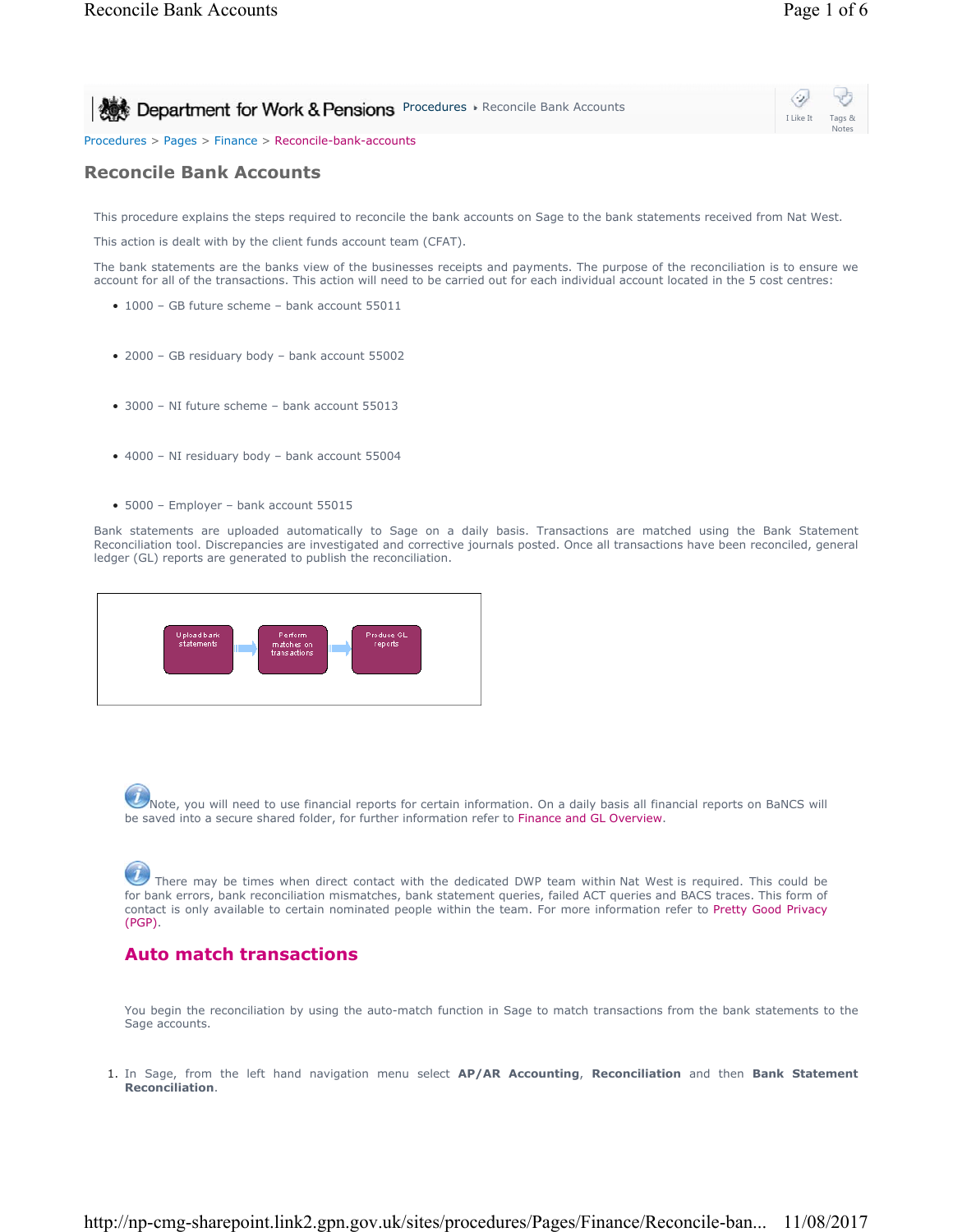2. On the Bank Statement Reconciliation screen you are required to input the details of the bank account to be reconciled, the last date of the statement and in **Last Entry Date** field input the last general ledger (GL) entry date, once input select **OK**. An example of this screen is shown below:

| 23 Bank Statement Reconciliation                                                                              |                       | $\bullet$ |
|---------------------------------------------------------------------------------------------------------------|-----------------------|-----------|
| File Edit Window Ilavigation Windows ?                                                                        |                       |           |
|                                                                                                               | SPSN4DN & O XEE & B O |           |
| <b>Bank</b> 1000<br>Bank Account 55001<br>Bank BP<br>Last Statement Date 12/11/10<br>Last Entry Date 12/11/10 | GB FS                 |           |
|                                                                                                               | Ready                 | OK End    |

3. You will then be presented with the following screen:

| Bark 1000<br>Account 150011 | 168F5                        | Account Ball, (D.)<br>Eark Extence [C] | 4.477.725.00<br>2010/01/25 | Currency (GBP<br>Ste 1000 GBFS<br>Fieconchate. |          |                                            |  |
|-----------------------------|------------------------------|----------------------------------------|----------------------------|------------------------------------------------|----------|--------------------------------------------|--|
| Sign:                       | Check Number / Referera Data | Value                                  | Inter-banking Code         | Dexcription                                    | Sign     | Bank Currency And Currency Amount Currency |  |
| $\mathbb{Z}$                | 12/11/10                     |                                        | Oil                        | O60321110                                      | c        | 40,500.00                                  |  |
| $\frac{1}{3}$               | 12/11/10                     |                                        | <b>DDT</b>                 | 001121110                                      | е        | 235,502.00                                 |  |
|                             | 12/11/10                     |                                        | <b>STO</b>                 | STORATOR                                       | с        | 西加田                                        |  |
| 70                          | 12/11/18                     |                                        | TRF                        | TRESZEINE                                      | ċ        | 25,000.00                                  |  |
| $\frac{1}{2}$               | 12/11/10                     |                                        | <b>STO</b>                 | <b>STOL2TING</b>                               | c        | 36,000.00                                  |  |
| $32\,$                      | 13/11/10                     |                                        | sto                        | 187121110                                      | c        | 4.100.00                                   |  |
| 13<br>-                     | tz/tt/td                     |                                        | titi                       | 186121110                                      | b        | 29.054.00                                  |  |
| 14<br>--                    | 13/11/10                     |                                        | the                        | 188121110                                      | n.       | 41,300.00                                  |  |
| 15                          | 12/11/18                     |                                        | sto                        | \$10121118                                     | D.       | 453.00                                     |  |
| T<br>--                     | <b>13/11/18</b>              |                                        | <b>MSC</b>                 | MECHATHE                                       | c        | 294.95                                     |  |
| 32<br>since                 | 12/11/10                     |                                        | Oil.                       | 04.121110                                      | b        | 426.007                                    |  |
| $\frac{1}{2}$               | 12/11/10                     |                                        | <b>CIDT</b>                | 001121110                                      | D        | 5,600.00                                   |  |
| 15                          | 12/11/10                     |                                        | thir                       | 180321110                                      | c        | 3,654.00                                   |  |
| ъ<br>--                     | 12/11/18                     |                                        | wic                        | <b>MIC121110</b>                               | ċ        | <b>GGK.00</b>                              |  |
| $\mathbb{Z}$                | 12/11/18                     |                                        | veic                       | MIC121110                                      | c        | 300L00                                     |  |
| 22                          | 24/05/10                     | 24/05/10                               |                            | cash hors boots                                | D        | 3,000.00                                   |  |
| -<br>25<br>∸                | 24/05/10                     | 24/05/10                               |                            | Each from boots                                | D.       | 3,000.00                                   |  |
| $\frac{1}{2}$               | 24/05/10                     | 24/05/10                               |                            | PwC is paid                                    | c        | 150.00                                     |  |
| z                           | 24/05/10                     | 24/05/10                               |                            | cash from boots                                | o.       | 3,000.00                                   |  |
| $\mathbb{R}$                | 24/05/10                     | 24/05/10                               |                            | cash how boots                                 | b.       | 3,000.00                                   |  |
| $\mathbb{Z}^p$              | 24/05/10                     | 24/05/10                               |                            | The NFIP part                                  | D        | 150.00                                     |  |
| $\frac{20}{\pi}$            |                              | 24/05/10 24/05/10                      |                            | PwC is paid                                    | <b>c</b> | 150.00                                     |  |

This shows the requested information. Bank statement entries are shown in red, account entries are black and matched entries are shown in blue.

## **Review auto matched transactions**

- 4. Once auto matching is complete review matched transactions to guarantee the matches are appropriate. To make the process easier you can use the **Sort** function to group transactions.
- 5. Select **Sort** from the function menu and determine what sort criteria is needed from the list, multiple sorts are possible with a choice of ascending or descending order. An example of this screen is shown below: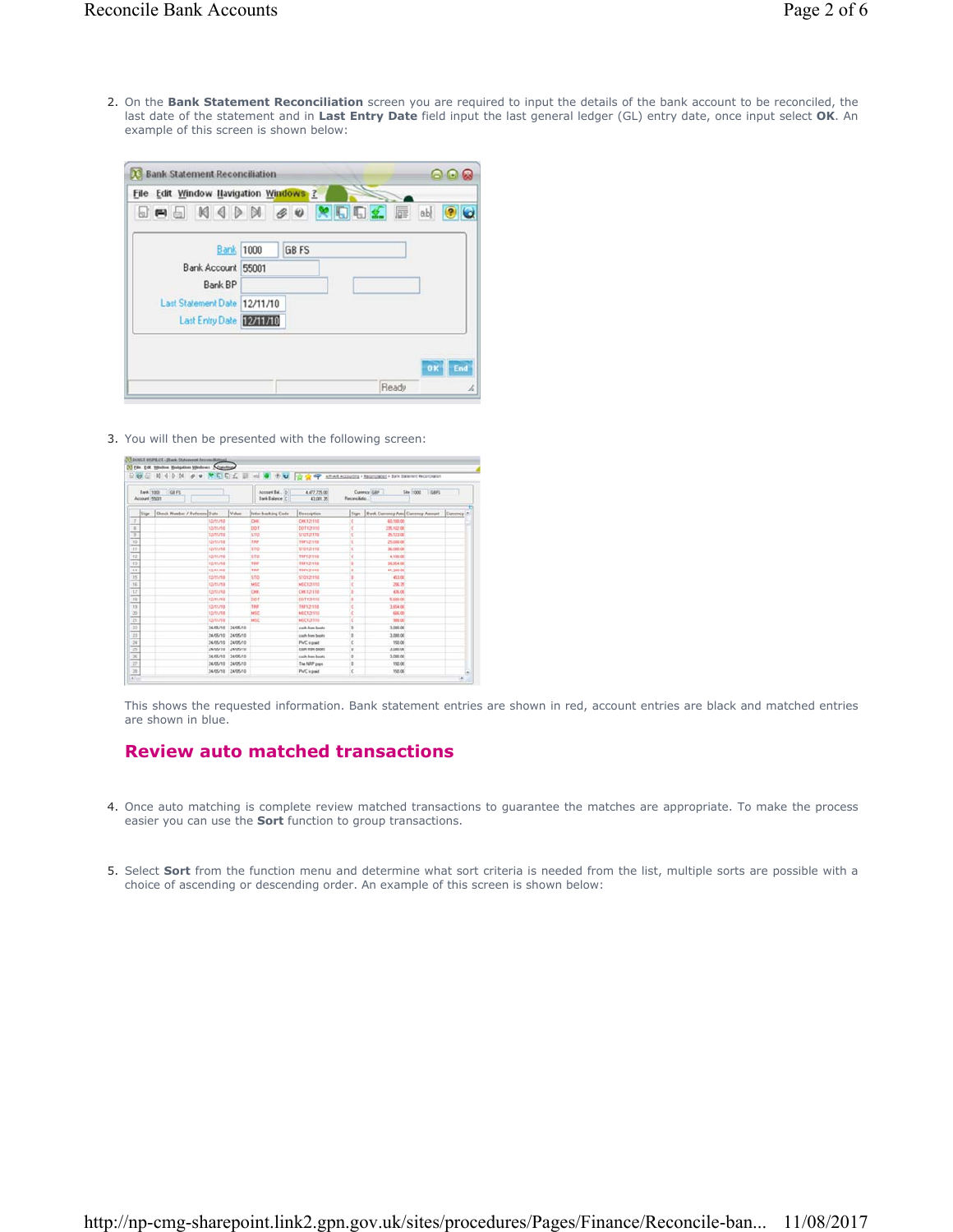|                | File Edit Window Navigation Windows ? |       |                            |                      |
|----------------|---------------------------------------|-------|----------------------------|----------------------|
|                |                                       |       |                            |                      |
|                | Criteria                              | Order | Order                      | $\ddot{\phantom{0}}$ |
|                | Amount                                |       | Ascendin                   |                      |
| $\overline{c}$ | Date                                  |       | Ascendind                  |                      |
| 3              | IBC code                              |       | Descendir -<br>0 Ascending |                      |
| $\sqrt{4}$     | Remittance No                         |       | 0 Ascending                |                      |
| 5              | Description                           |       | 2 Ascending                |                      |
| 6              |                                       |       |                            | ۳                    |

Select **OK** to sort. You can also use the **Search** function from the functions menu to aid you in finding amounts, dates and rejection codes.

If you encounter incorrectly matched transactions you will need to unmatch them. Go to 'Reverse Incorrect Matches' at **step** 6. **10**.

### **Manually match transactions**

7. If there are still unmatched transactions following the auto match you are able to manually match transactions. To aid in matching transactions you can use the payments data files. These are located in a secure folder. You can group transactions as outlined in **step 6** to help simplify the process. Once you have identified two matching transactions, highlight them, right click in the first column and select **Selection**.

This places an asterisk against the selected items. Select reconciliation from the bottom right hand corner of the screen, this will match the two transactions and assign them a unique reference number:

|     | Sign Check Number / Rr Date            |          | Value |                    | Inter-bi Description Sign Bank Cur Currency Amount Currency |  | Mark Bank Reference / Journal Type |
|-----|----------------------------------------|----------|-------|--------------------|-------------------------------------------------------------|--|------------------------------------|
|     |                                        | 12/11/10 |       | <b>MSC101114 D</b> | 220 SO                                                      |  |                                    |
|     |                                        | 12/11/10 |       | CHK121110 C        | 426.00                                                      |  | AAADY CHK121110                    |
| 12. | Cash book 12/11/2010 08/11/10 08/11/10 |          |       | CHK101112          | 426.00                                                      |  | AAADY BANCS BANCS-1011013          |
|     |                                        | 2/11/10  |       |                    | 453.00                                                      |  | 510121110                          |

## **Match Summary Values**

8. There is a requirement and functionality to carry out many to one and many to many matching between the GL and the bank statement. When selecting transactions the bank reconciliation function keeps a running total of the selected items in the **Reconcilation** field. An example of this screen is shown below:

| <b>C. BOUST WOPE OT - Blank Shannoot Reconciliation</b><br>D3 Ethe Edit Window Bavigation Windows 7 Functions<br>日图 司 村 4 P M g w 欠 D D 图 画 画 M @ W kg G g 中 aftaSaccountra · Beconcilence > Berk Stewares Reconcilence |                                |              |          |                                  |                         |                |                                                     |  |  |
|-------------------------------------------------------------------------------------------------------------------------------------------------------------------------------------------------------------------------|--------------------------------|--------------|----------|----------------------------------|-------------------------|----------------|-----------------------------------------------------|--|--|
| Bank. 2000<br>Account 55002                                                                                                                                                                                             | GB RB                          |              |          | Account Bal. D<br>Bank Balance D |                         | Reconciliatio. | GBRB<br>Currency GBP<br>$5002 - 60$<br>4.56700      |  |  |
| <b>Sign</b>                                                                                                                                                                                                             | [Check Number / Referenc] Date |              | Value    | <b>Inter-banking Code</b>        | <b>Description</b>      | Sign           | <b>Bank Currency Ame Currency Amount   Currency</b> |  |  |
| œ                                                                                                                                                                                                                       |                                | 13/11/10     |          |                                  | <b>STO</b>              | D.             | 1,234.00                                            |  |  |
| 12<br>--                                                                                                                                                                                                                |                                | <b>UNITE</b> |          |                                  | \$10                    | c              | 1,234.00                                            |  |  |
| $\overline{a}$                                                                                                                                                                                                          |                                | 13/11/10     |          |                                  | 196                     | D.             | 4,567.00                                            |  |  |
|                                                                                                                                                                                                                         |                                | DAVINET      |          |                                  | \$10                    | ć              | 4,567.00                                            |  |  |
| 5                                                                                                                                                                                                                       |                                | 13/11/10     |          |                                  | <b>RB Cash</b>          | b              | 55,300.00                                           |  |  |
|                                                                                                                                                                                                                         |                                | 13/11/10     |          |                                  | <b>RB Cash received</b> | c              | 55,300.00                                           |  |  |
| $\cdot$<br>$\sim$                                                                                                                                                                                                       |                                | 13/11/10     |          |                                  | <b>RB Cash received</b> | b              | 55,300,007                                          |  |  |
| ×                                                                                                                                                                                                                       |                                | 13/11/10     |          |                                  | <b>RB Cash</b>          | c              | 00.00 00                                            |  |  |
| $\frac{1}{2}$                                                                                                                                                                                                           | GBRB cash received             | 08/11/10     | 08/11/10 |                                  | <b>RB Cash received</b> | b              | 55,300.00                                           |  |  |
| 10                                                                                                                                                                                                                      | GRRR cash received             | 09/11/10     | 08/11/10 |                                  | <b>RB Cash seconds</b>  | c              | 55,300.00                                           |  |  |
| $\overline{\mathbf{u}}$                                                                                                                                                                                                 | GBRB cash received             | 08/11/10     | 06/11/10 |                                  | <b>RB Cash received</b> | D.             | 55,300.00                                           |  |  |
| T2                                                                                                                                                                                                                      | GRFR cash received             | 08/11/10     | 08/11/10 |                                  | FB Cash received        | c              | 55,300.00                                           |  |  |

a pro

Matching is done by selecting transactions the same as in **step 7**. Once the selected items total the **Reconciliation** field will be blank.

9. Once the matched items total select Reconciliation from the bottom left hand corner of the screen, this will match the transactions and assign them a unique reference number.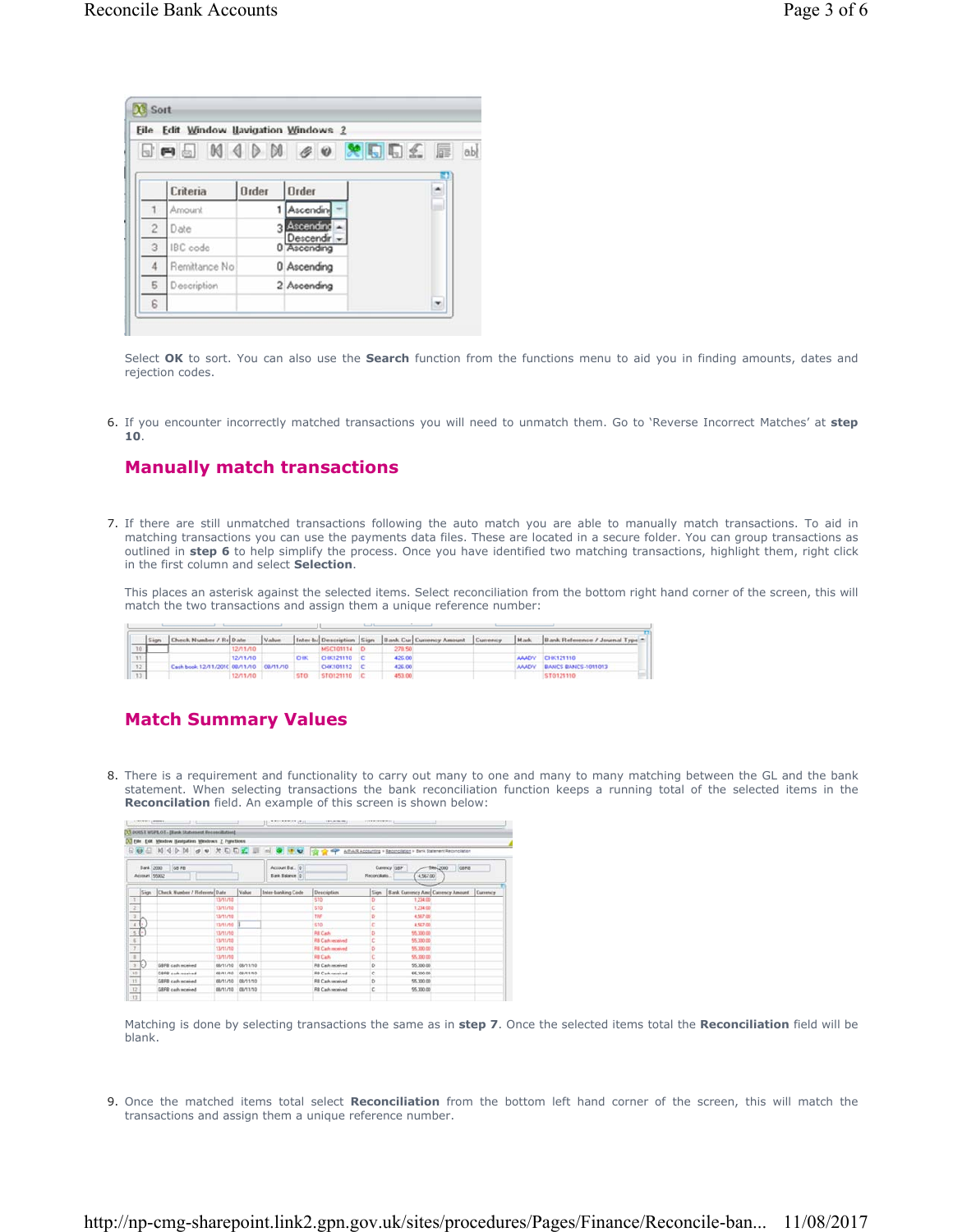#### **Reverse Incorrect Matches**

In the event an incorrect auto or manual match has been made it is possible to reverse the match.

- 10. Select AP/AR accounting, reconciliation, and then reconciliation reversal.
- 11. You can use the Search function from the functions menu to aid you in finding transactions. Only matched transactions will be shown. Select the two transactions to unmatch and select **Save**.



Unmatched transactions will turn blue as shown in the example below.

|                                   | <b>Selection O'Rena </b> |                               |              | <b>ACTOR</b>           |                                               |      |                                              |     |             |                   |
|-----------------------------------|--------------------------|-------------------------------|--------------|------------------------|-----------------------------------------------|------|----------------------------------------------|-----|-------------|-------------------|
|                                   | <b>Amount</b>            | Bank 1000<br><b>64,000.00</b> |              |                        | Account 55001<br>Sim 1000<br>GB Future Scheme |      | <b>BP</b>                                    | - 7 |             |                   |
|                                   | Reconciliation           |                               |              | Account Balan. D       | 7,377,810.22                                  |      |                                              |     |             |                   |
|                                   |                          | Starting From 17/11/10        |              | <b>Bark Balance DI</b> | 688,638.18                                    |      |                                              |     |             |                   |
|                                   |                          |                               |              |                        | Currency (GBP Bx pound                        |      |                                              |     |             |                   |
|                                   | <b>Sign</b>              | Check Number / Referent Date  |              | Hojectium              | Description                                   | Sagn | Bank Currency And Currency Amount   Currency |     | <b>Hark</b> | Reve <sup>*</sup> |
| $12\,$<br>--                      |                          |                               | 25/10/10     |                        | 04/251010                                     | o    | 64,000.00                                    |     |             | 16/11             |
| $-33$                             |                          |                               | 25/18/18     |                        | 04/251013                                     | b.   | 64,000.00                                    |     |             | 16/11             |
| 34<br>--                          |                          |                               | 25/10/10     |                        | D-8.251010                                    | b.   | 5.4,000.00                                   |     |             | 16711             |
| $\mathcal{L}_{\mathcal{B}}$<br>-- |                          |                               | 25/10/10     |                        | O4031010                                      | D    | 64,000.00                                    |     |             | 16/11             |
| $\overline{\mathbf{x}}$           |                          |                               | 25/10/10     |                        | CHK251010                                     | b.   | 64,000.00                                    |     |             | 36/11             |
| $-27$                             |                          |                               | 27/10/10     |                        | O/E251010                                     | b.   | E4.000.00                                    |     |             | 16/11             |
| -                                 |                          |                               | 24/10/10     |                        | <b>CHR251019</b>                              |      | 64,000.00                                    |     |             | 16/11             |
| $\frac{38}{38}$                   |                          |                               | 35/50/10     |                        | CHC251010                                     |      | E4 000.00                                    |     |             | 16/11             |
| mini<br>40                        |                          |                               | 24/10/10 510 |                        | 04/251010                                     | b    | 64,000.00                                    |     |             | 16/11             |
| in and                            |                          |                               | 36,55,500    |                        | CAPTIONS                                      | 'n   | ca non on                                    |     |             | 16/11             |

12. If a bulk reversal is required select **Auto** from the bottom of the screen.



The **Bank Code** field must be populated with the account you are reconciling. The other fields can be left blank if you wish to select every matched transaction on the account.

| File Edit Window Havigation Windows 2 |       |           |
|---------------------------------------|-------|-----------|
| RAR ADM & O X R R E                   |       |           |
| Bank Code 1000                        |       |           |
| <b>Reconciliation Dates</b>           |       |           |
| Reconciliation Codes AAABG            | AAACO |           |
|                                       |       |           |
|                                       |       | End<br>OK |

**Reconciliation Codes** represents the unique reference code matched transactions are given.

13. Once the required fields have been populated select OK. The transactions represented by the input criteria will now be unmatched, you are presented with a log file showing what has been unmatched.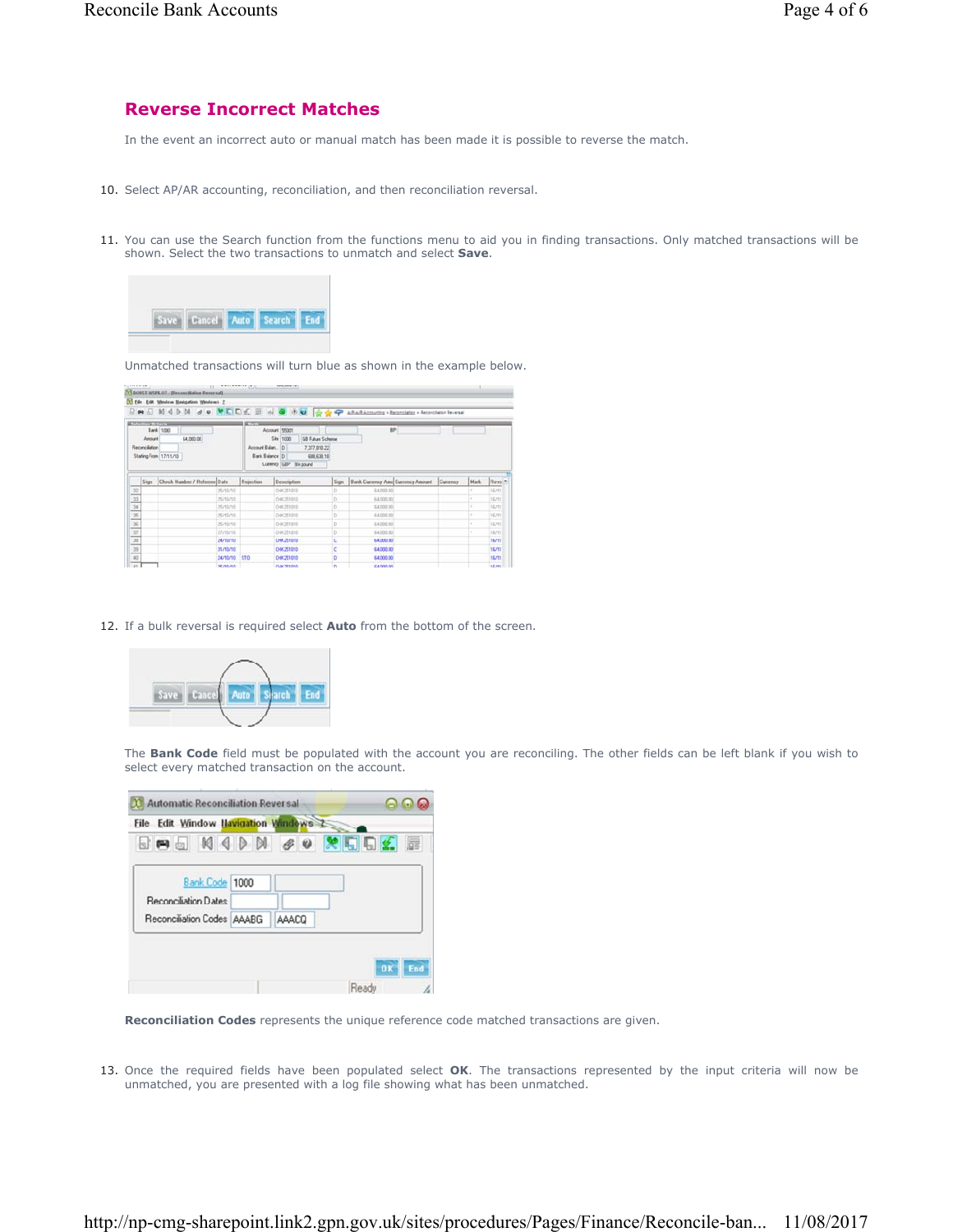## **Investigate Unmatched Transaction**

- 14. If there are still unmatched transactions after auto and manual matching has been completed you will need to investigate each transaction:
	- You can use the enquiry functions in Sage and BaNCS to enable you to investigate transactions, refer to the following procedures in related items, for further information:
		- General ledger enquiry you will use this to examine the transactions which make up the control account balance.
		- BaNCS enquiry this enables you to look at transactions on the BaNCS accounts.
		- CMS financial enquiry (CFAT) required in cases where you don't understand a BaNCS transaction
		- Data warehouse client balance listings details how to gain access to a detailed version of the General Ledger Interface File (GLIF). You can then compare the GLIF that has been posted to the GL against the detailed GLIF, which broken down into every transaction.
	- You can also compare the detailed GLIF to the accounts in BaNCS
	- You can use the payments data files, these are located in a secure folder.
	- Alternatively you can print off the bank statement from HSBCnet to investigate the transactions.

# **Retrieve Nat West bank statement**

- 15. Log into Bankline.
- 16. From the Payments menu, select Payment summary. The default view is the Payment summary screen. This shows all active outgoing payments, outward payments completed today and inward payments received today, plus the number and total value of payments of each status. It also gives details of all inward payments received during the day. To view a Management Summary, Treasury Summary or Authorisation Summary, choose from the 'Select summary view' drop-down menu. See below for what each summary shows.
- 17. To view details of a specific payment, click on the underlined figure in the 'Volume' column. This brings up a list of payments in the selected category. You can then click on the payment ref to view the details of an individual payment.
- 18. Click on Export advices and select your required format from a choice of: Bankline (for credit and/or debit advices in CSV format), MT900 (for credit advices), MT910 (for debit advices) and both MT900 & MT910 (for combined credit and debit advices exports).The file export layout guides detail the layout for each format. Please see the following guides: Bankline export file layout guide – Bankline (CSV) format Bankline export file layout guide – SWIFT format Bankline export file guide – BAI v2 format.
- 19. To print or save a PDF of the summary, click Print/Save summary at the bottom right of the screen. You can also print or save a PDF of advices or records. Select the type from the dropdown menu, then click Print/Save advices or Print/Save records.

# **Rectify unmatched transactions**

Transactions may be missing due to timing issues - in these instances no corrective measures are necessary.

- Where discrepancies have been identified and corrective measures are necessary, post journals to BaNCS, the GL, or both. 20. Refer to the following procedures for further information:
	- General Ledger Journals details how to post a journal to the Sage GL where a transaction has not and will not hit BaNCS.